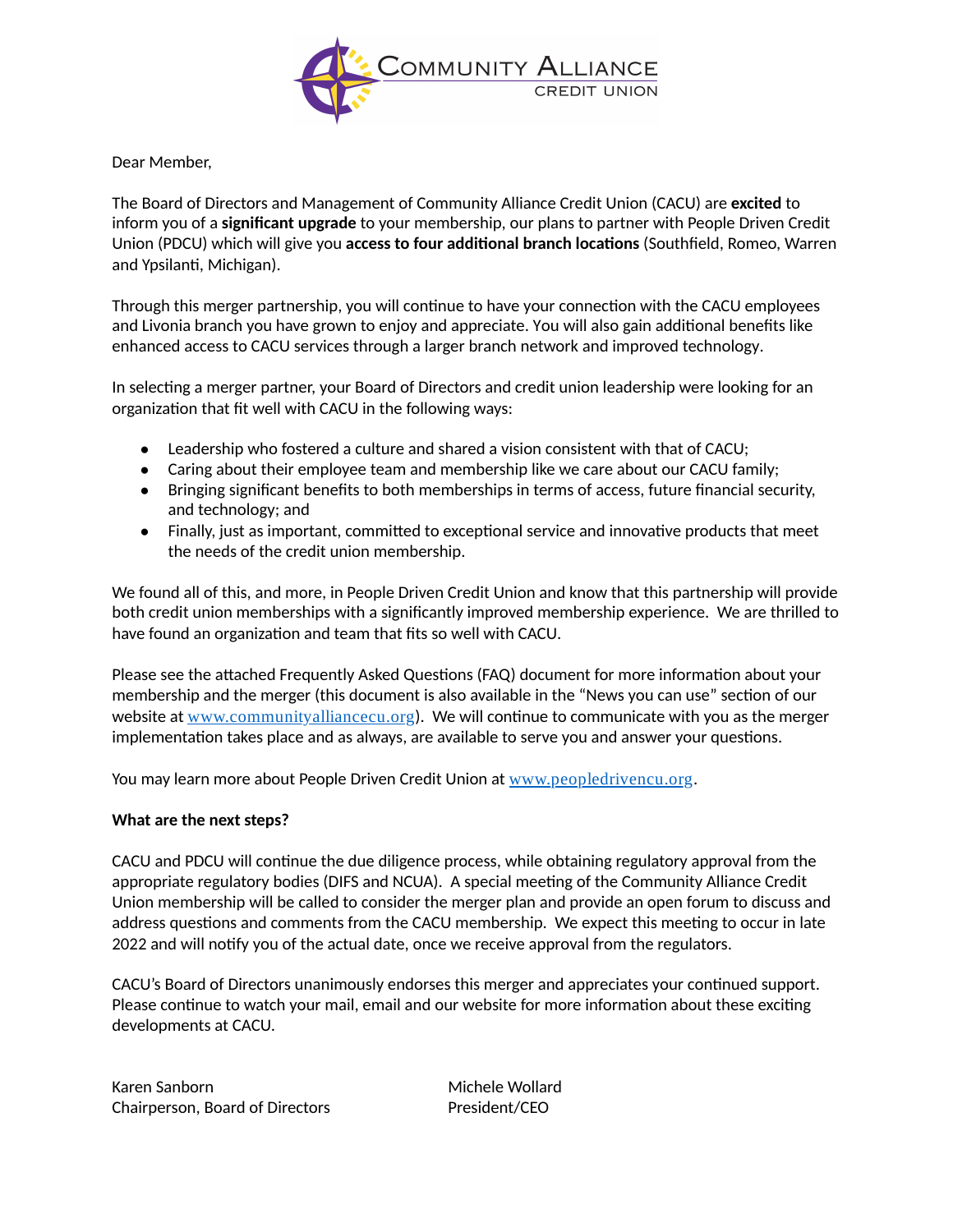

# **Merger FAQ for Members**

# **Why Merge?**

Simply put, to improve service and access to members of both credit unions and to provide future enhancements and upgrades to service faster.

In addition to that, both credit unions share a culture guided by service to our members. With our member-centric focus, we bring together two like-minded credit unions. This merger allows two healthy credit unions to combine their vision, experience, and resources to benefit the combined membership, employees, and communities.

# **How will this partnership benefit members?**

Combining operational resources and talent will enable our two strong credit unions to expand the branch networks and access offerings to our memberships. In addition, a robust combined asset and capital base will assist us in keeping rates on financial products and services advantageously priced, position the credit union for continued growth and expansion, and allow us to deepen our community involvement.

## **Together, we will provide an enhanced member experience and added convenience for all members.**

- Convenience: Members will now have access to five diverse branch locations. At our combined size, we will also be able to consider expanded branch operations into new areas and other convenience-related improvements for our members.
- Member Service: As a larger organization, we will be able to allocate additional resources to provide even better service to our members.
- Expanded/Improved products and services: Our larger size will allow us to consider many new and expanded products and services.
- Technology: We will improve our technological infrastructure by staying up-to-date with the newest online and mobile banking services.
- More competitive loan and deposit rates for members: Economies of scale will reduce our average operating expenses and position us to pass those savings along to you, the members, through higher dividends, lower loan rates, and reduced fees.

## **Why is this partnership a good fit?**

We believe that this partnership is a great fit because we share a common bond and commitment to our members, employees, and communities. We are both guided by our strong core values, and we firmly believe in the importance of taking care of our members…..It is our mission to do so.

## **What will be the combined credit union's name?**

The continuing credit union's name will be People Driven Credit Union, but the service you receive will be the same and even better in many ways. We would also like you to know that the name says it all – Serving "People" is what drives us – the "People" in our memberships and the "People" in the communities we serve.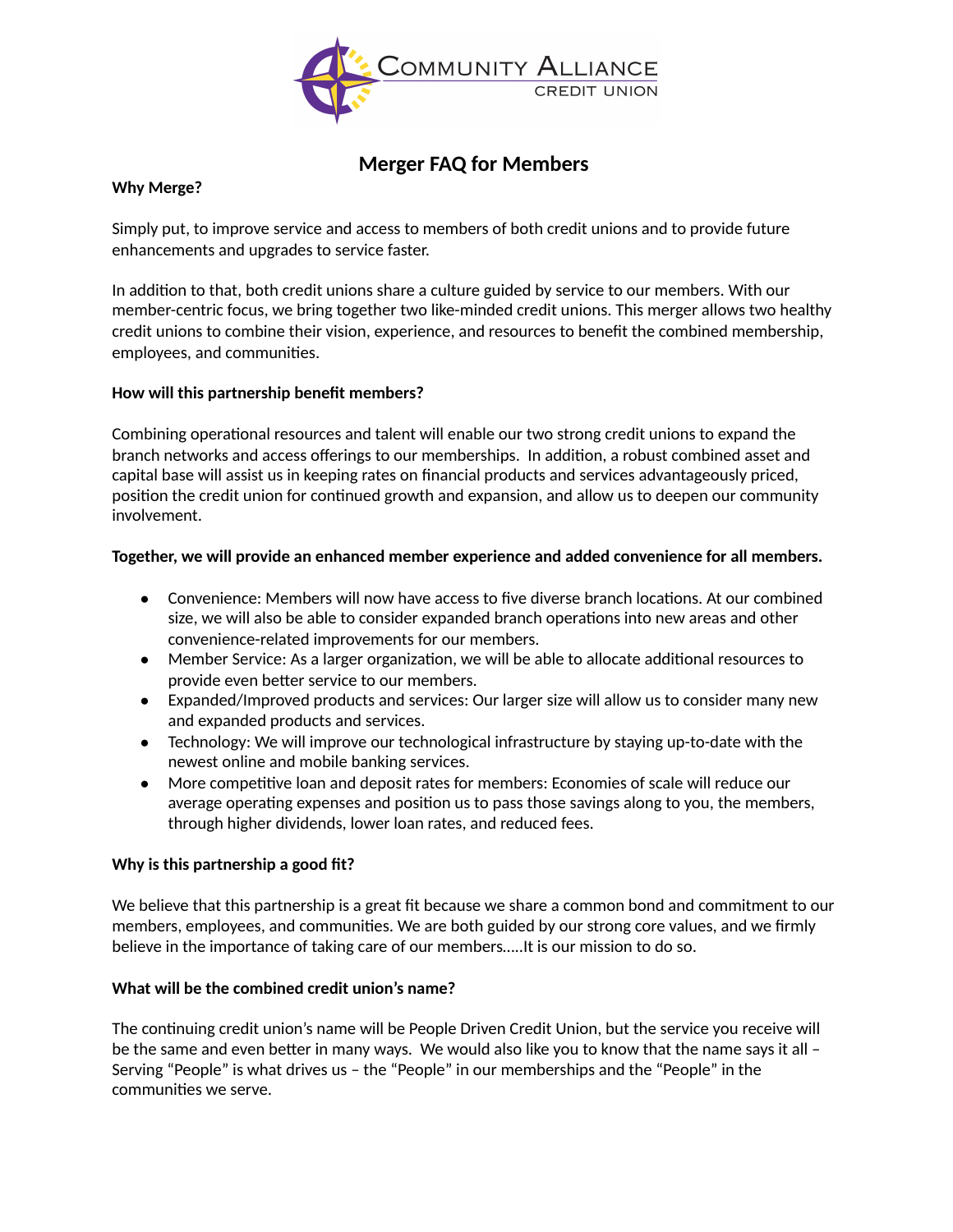

## **Will my account number change?**

We anticipate no immediate changes to account numbers. However, if any changes need to be made, we will work to ensure a seamless transition so you can conduct your credit union business as you always have.

## **What will happen to my CACU debit card?**

As a part of the merger process, we will be sending new debit cards to Community Alliance members. We will be sending a separate mailing to communicate the process of transitioning from your existing card to your new People Driven Debit Card. You can rest assured that your new card will be connected to your existing account as it is today.

## **What will happen to my CACU credit card?**

There is nothing you need to do to transfer your credit card after the merger. Upon expiration of your current card, a new card will be issued with the People Driven Credit Union (PDCU) name. You can continue to use your current card or you can apply for a new credit card right away with the PDCU name.

## **What do I need to do if I have direct deposit designated for CACU?**

Nothing, your deposits will continue to come into your accounts, just as they do now.

## **Will I be able to use my Community Alliance Credit Union checks?**

Yes, you will be able to use your current supply of CACU checks until they are gone. In short, your checks will continue to clear your current account.

## **What will happen to the branch I use after the merger?**

CACU's Livonia Branch office will remain open to service you and the PDCU membership. PDCU has four branches located in Southfield, Ypsilanti, Romeo, and Warren. The combined five branches fit nicely together to provide service to a wider community. All the branches have drive-thru service available and feature 24-hour ATM access. After the merger is completed and the two computer systems are combined, you will be able to use all five branch locations. Watch for additional communications for updates.

## **What will happen to the employees that I know and appreciate at CACU in the combined credit union?**

All employees will have positions at the combined credit union. You will see the same familiar faces you have come to know and enjoy! Gaining the experience of the teams at both organizations is one of the primary reasons for the merger. Our combined staff will be able to serve the combined membership more efficiently and even better.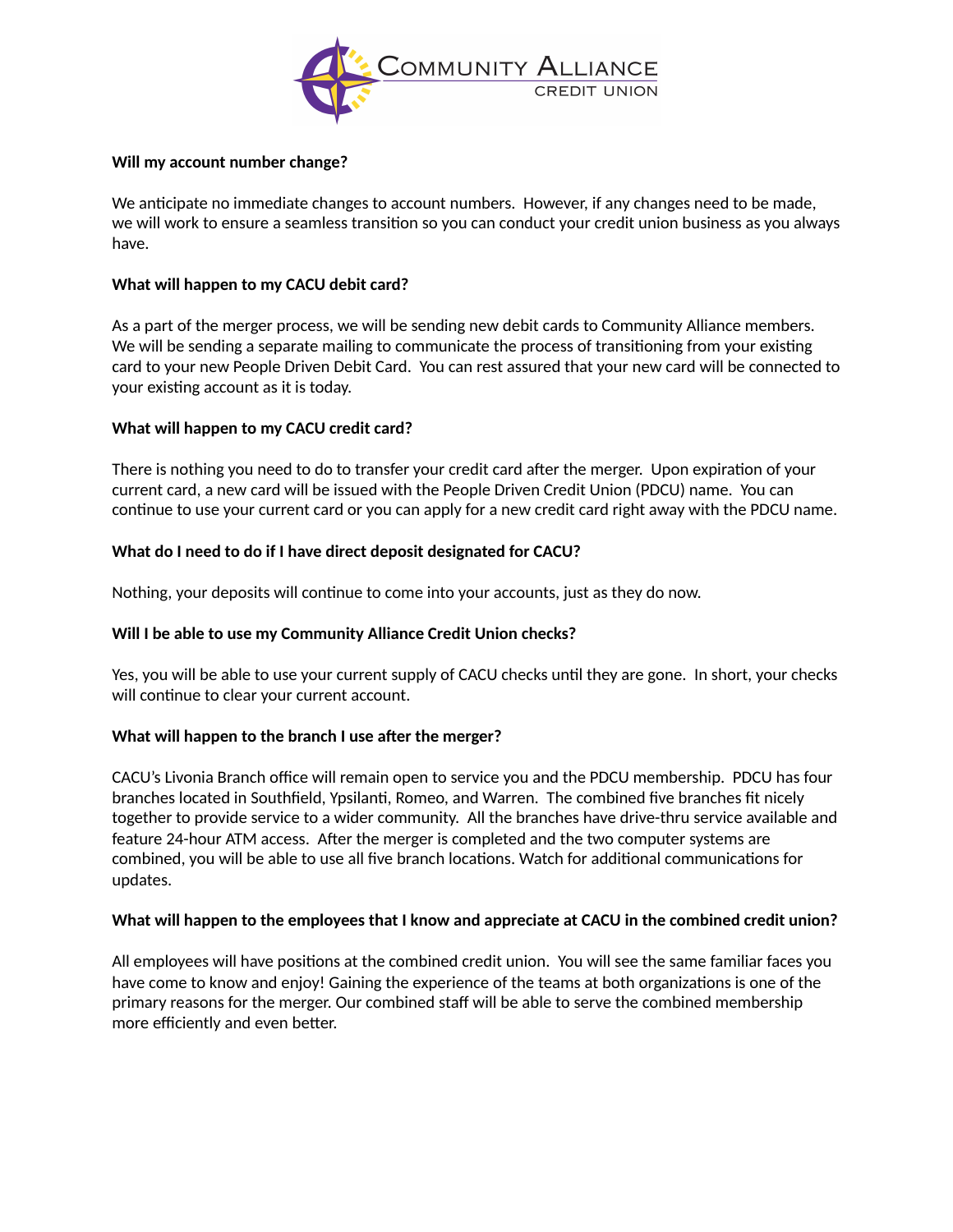

## **Will my current Share Certificate rates and maturities be honored after the merger?**

Yes, all rates and terms of share certificates currently held by Community Alliance Credit Union members will be honored as initially contracted. At maturity, you will have the option to redeem your funds or allow the certificate balance to roll over to the closest term certificate offered at the current offering rate, as you do now.

#### **What will happen to the interest rates on my existing CACU loans?**

You have a contract, and the rate and terms you have in that contract, as a Community Alliance Credit Union member, will be honored for the term of that loan.

#### **Where should I mail my loan payments or deposits?**

You can continue to send mail payments to the same address you currently use. However, this is an excellent time to set up automated payments from your credit union accounts for your loan. We also have the ability to pull your loan payments automatically from another financial institution on the due date, if that is easier for you.

#### **Will employee email addresses be changing?**

Yes. At some point all team members will be using People Driven business e-mail addresses. We'll be providing new business cards leading up to the merger with that information so that they can share them with you.

#### **Will there be any change to account notices, receipts, or statements?**

Yes, all Community Alliance members will see our new People Driven Credit Union logo on all materials they receive from the credit union upon completion of the proposed merger.

#### **Will the institution routing number change?**

Once the merger takes place, the combined credit union, going by the name of People Driven Credit Union, will have "ownership" of the Community Alliance Credit Union routing number. In other words, the Federal Reserve will know that Community Alliance items need to come to us. Eventually, the combined credit union will use only the People Driven Credit Union routing number.

#### **Will my deposits continue to be insured by the NCUA?**

Yes, the standard share insurance amount is \$250,000 per share owner, per insured credit union, for each account ownership category. If you plan to have more than that on deposit, give us a call to find out how to protect deposits beyond that base amount covered by the NCUA.